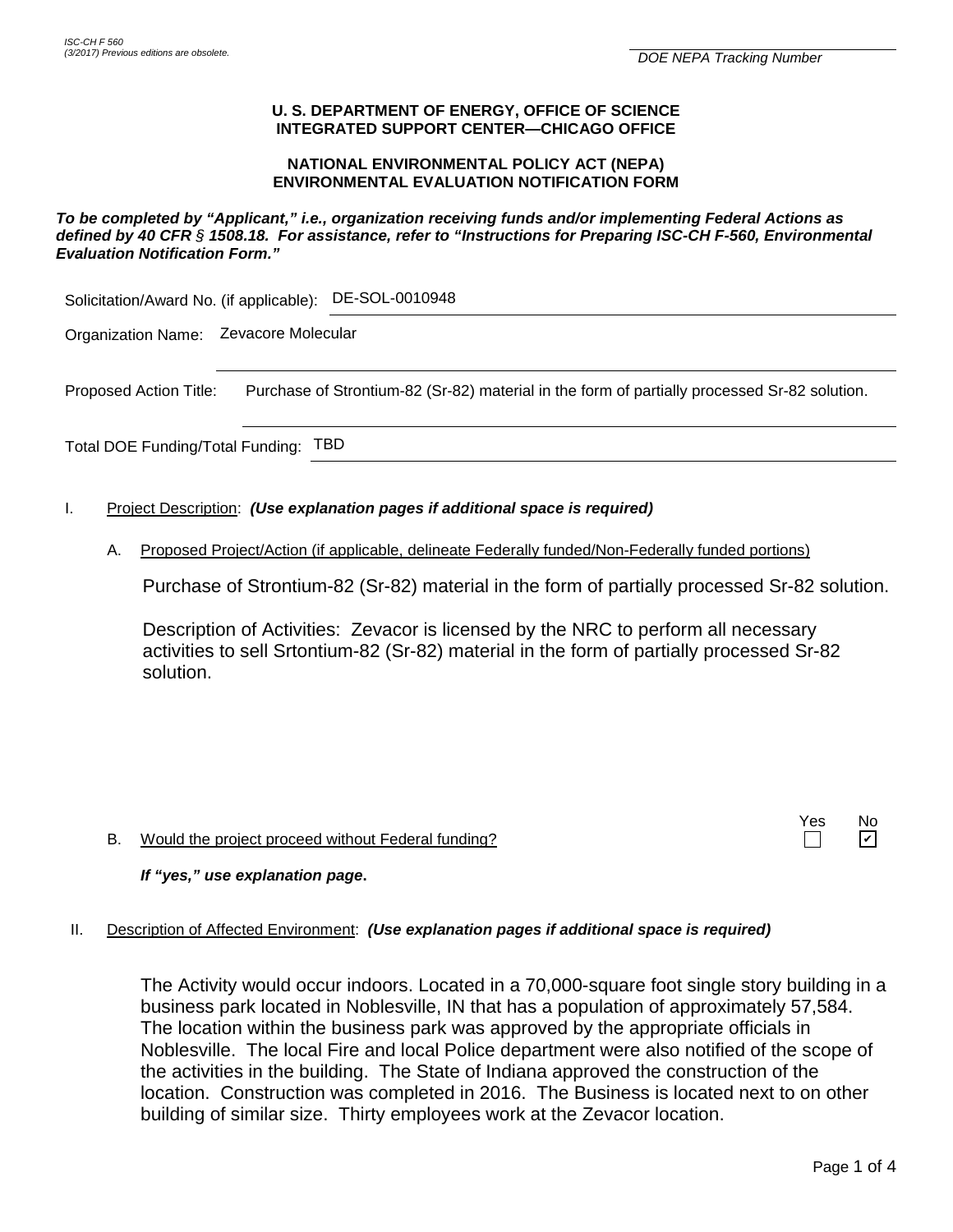# A. Is the DOE-funded work routinely administrative or *entirely* advisory or a "paper study?"

# *If "Yes", ensure that the description in Section I reflects this and go directly to Section V.*

# B. Is there any potential whatsoever for: (*Provide an explanation for each "Yes" response)*

| 2.  | Major modification of a building interior?                                                                                     |  |
|-----|--------------------------------------------------------------------------------------------------------------------------------|--|
| 3.  | Threat of violation of applicable statutory, regulatory, or permit requirements for<br>environment, safety, and health?        |  |
| 4.  | Siting, construction or major expansion of waste treatment, storage, or disposal<br>facilities?                                |  |
| 5.  | Disturbance to hazardous substances, pollutants, or contaminants preexisting in the<br>environment?                            |  |
| 6.  | The presence of any environmentally-sensitive resources?                                                                       |  |
| 7.  | Any potential whatsoever for high consequence impacts to human health or the<br>environment?                                   |  |
| 8.  | The work being connected to another existing/proposed activity that could<br>potentially create a significant impact?          |  |
| 9.  | Nearby past, present, and/or reasonably foreseeable future actions such that<br>collectively significant impacts could result? |  |
| 10. | Scientific or public controversy, uncertainty over potential impacts, or conflicts                                             |  |

10. Scientific or public controversy, uncertainty over potential impacts, or conflicts regarding resource usage?

### *If "No" to ALL Section III.B. questions, go directly to Section V.*

### IV. [Potential Environmental Effects:](file://orhome/orusers/MPD/MSOFFICE/WINWORD/forms/INSTRUCTIONS%20FOR%20CH%20F%20560.doc#III) (*Provide an explanation for each "Yes" response)*

- A. Environmentally Sensitive Resources: Could the proposed action potentially result in changes and/or disturbances to any of the following resources?
- Yes No 1. Threatened/Endangered Species and/or Critical Habitats<br>2. Other Protected Species (e.g., Burros, Migratory Birds, Po  $\Box$ ✔ 2. Other Protected Species (e.g., Burros, Migratory Birds, Pollinators) ✔ 3. Sensitive Environments (e.g., Tundra/Coral Reefs/Rain Forests) ✔ 4. Cultural or Historic Resources<br>5. Important Farmland ✔ 5. Important Farmland 200000 ✔ 6. Non-Attainment Areas for Ambient Air Quality Standards ✔ 7. Class I Air Quality Control Region ✔ 8. Special Sources of Groundwater (e.g. Sole Source Aquifer) ✔ 9. Navigable Air Space ✔ ✔
	- 10. Coastal Zones

III. Preliminary Questions:

1. Work to be performed outdoors?

- 11. Areas with Special National Designation (e.g. National Forests, Parks, Trails)
- 12. Floodplains and/or Wetlands

### B. Regulated Substances/Activities: Would the proposed action involve any of the following regulated Items or activities?

- 13. Natural Resource Damage Assessments
- 14. Invasive Species or Exotic Organisms
- 15. Noxious Weeds
- 16. Clearing or Excavation greater than one acre or Removal of Trees Governed by Local Requirement
- 17. Dredge or Fill (under Clean Water Act, Section 404, greater than one acre)

✔ ✔ ✔ ✔ П  $\overline{\mathcal{C}}$ 



✔

| Y<br>- - | NΩ |
|----------|----|
|          | ь  |

Г

✔

✔

✔

 $\overline{\mathbb{Z}}$ 

✔

 $\overline{\mathbf{v}}$ 

 $\overline{\mathbf{v}}$ 

✔ ✔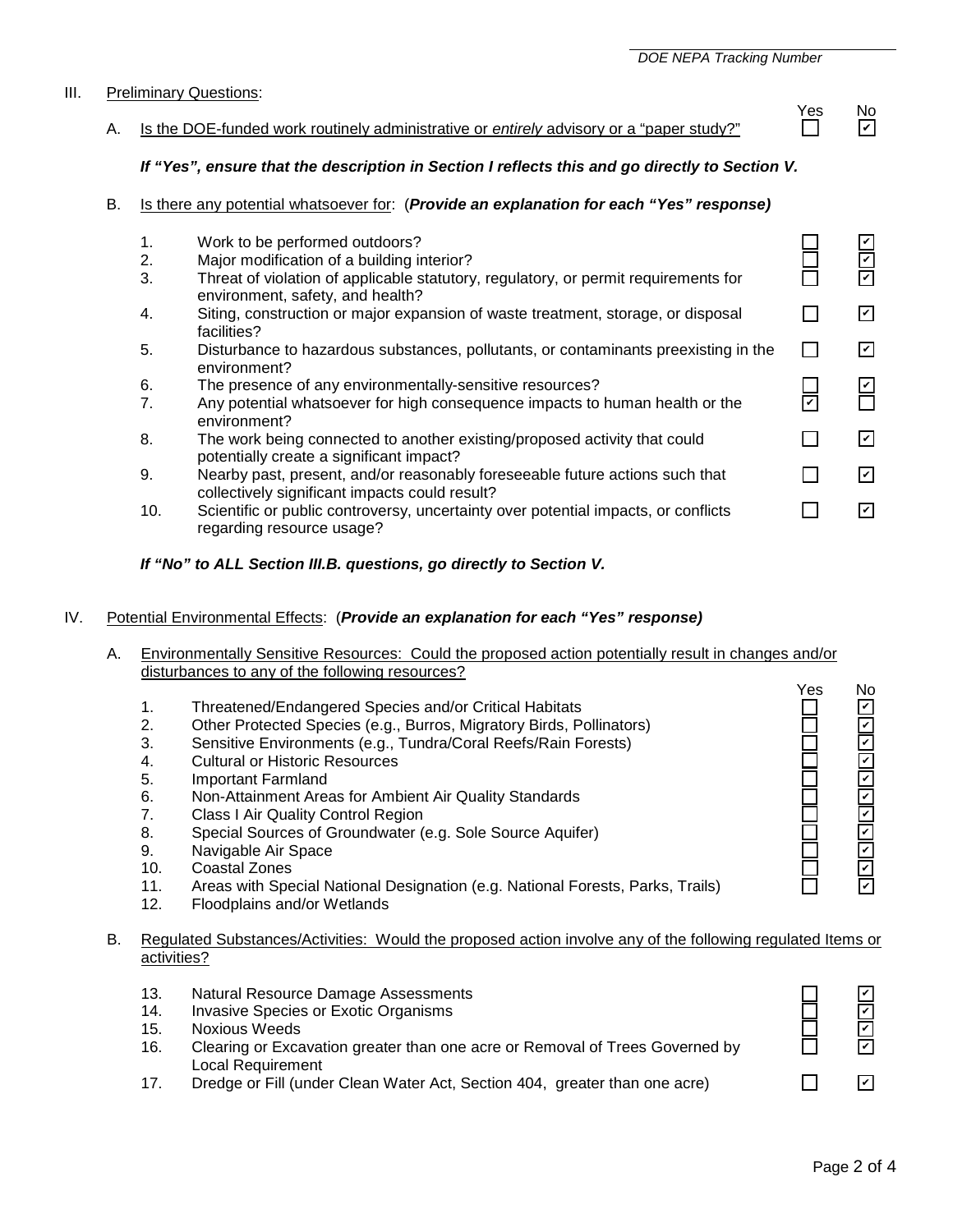- B. Regulated Substances/Activities: Would the proposed action involve any of the following regulated Items or activities? (*continued*)
- Yes No<br>□ ⊡ 18. Noise (in excess of regulations) 19. Asbestos Removal 20. Polychlorinated biphenyls (PCBs)<br>21. Import. Manufacture. or Processin Import, Manufacture, or Processing of Toxic Substances 22. Chemical Storage/Use 23. Pesticide Use<br>24. Hazardous. To Hazardous, Toxic, or Criteria Pollutant Air Emissions 25. Liquid Effluents 26. Spill Prevention/Surface Water Protection<br>27. Underground Injection Underground Injection 28. Hazardous Waste 29. Underground Storage Tanks 30. Radioactive or Radioactive Mixed Waste 31. Radiation Exposure 32. Nanoscale Materials<br>33. Genetically Engineer 33. Genetically Engineered Microorganisms/Plants or Synthetic Biology?<br>34. Ozone Depleting Substances Ozone Depleting Substances 35. Greenhouse Gas Generation/Sustainability **Off-Road Vehicles** 37. Biosafety Level 3-4 Laboratory 38. Research on Human Subjects or other Vertebrate Animals<br>39 Facility footprint exceeds 5.000 Square Feet Facility footprint exceeds 5,000 Square Feet C. Other Relevant Information: Would the proposed action involve the following? Yes No 40. Disproportionate Nearby Presence of Minority and/or Low Income Populations 41. Existing, Modified, or New Federal/State Permits<br>42. Involvement of Another Federal Agency (e.g. lice 42. Involvement of Another Federal Agency (e.g. license/permit, funding, approval)<br>43. Action in a State with NEPA-type law Action in a State with NEPA-type law 44. Expansion of Public Utilities/Services<br>45. Depletion of a Non-Renewable Resou Depletion of a Non-Renewable Resources 46. Subject to an Existing Institutional Work Planning and Control Process 47. Other Pertinent Information Which Could Impact Human Health or the Environment V. Applicant Certification that to the best of their knowledge all information provided on this form is accurate: Yes No<br>ロ 回 Does this disclosure contain classified, confidential, or other exempt information that DOE would not be obligated to disclose pursuant to the Freedom of Information Act? A. Organization Official (Name and Title): John A Zehner Signature:  $\underbrace{John Zen}$ <br>  $S_{\text{back: 2017.04.27 15:47:38 0400}}$ Date: e-mail: JZehner@Zevacor.com Phone: 317-459-8315 B. Optional Secondary Approval (Name and Title): Signature: <u>Date:</u> Date: Date: Date: Date: Date: Date: Date: Date: Date: Date: Date: Date: Date: Date: Date: Date: Date: Date: Date: Date: Date: Date: Date: Date: Date: Date: Date: Date: Date: Date: Date: Date: Date: Date: e-mail: Phone: John Zehner April 27, 2017 olistic metals of metallitics of metallitics of the metallitics of the metallitics of the metallitics of the metallitics of the metallitics of the metallitics of the metallitics of contents and be a metallitical of the met ✔ ✔ ✔ ✔ ✔ ✔ ✔ ✔ ✔ ✔ ✔ ✔ ✔ ✔ ✔ ✔ ✔ ✔ ✔ ✔ ✔ ✔ ✔ ✔ ✔ ✔ ✔ ✔ ✔ ✔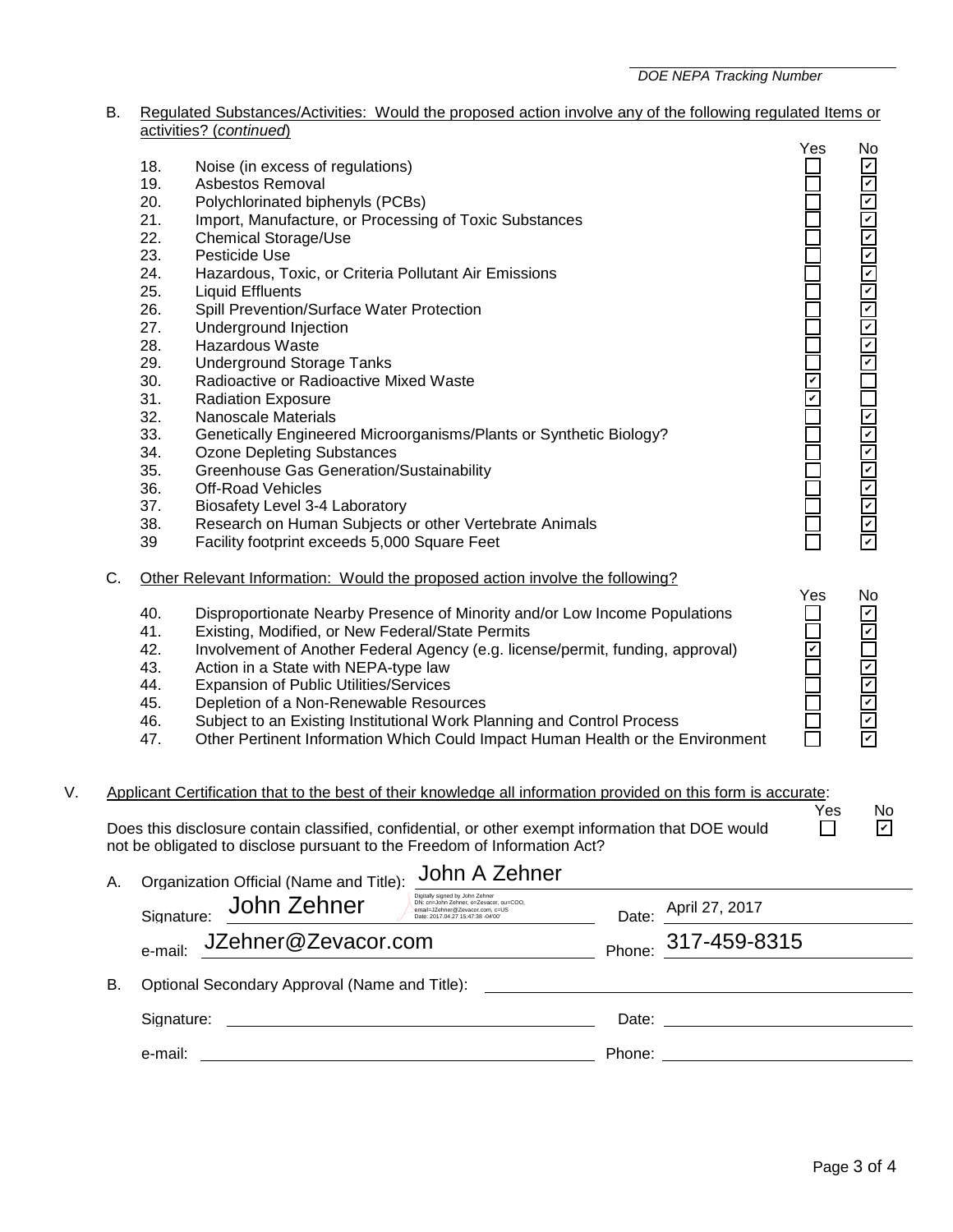*DOE NEPA Tracking Number*

# *Remainder to be completed by DOE*

|                | DOE Concurrence/Recommendation/Determination:                                                                                                                                   |                      |     |  |  |
|----------------|---------------------------------------------------------------------------------------------------------------------------------------------------------------------------------|----------------------|-----|--|--|
| А.             | DOE Project Director/Program Manager or Contract/Grant Management Specialist:                                                                                                   | Yes                  | No  |  |  |
|                | Has the Applicant completed the Form correctly?<br>Does an existing Generic Categorical Exclusion apply?                                                                        | $\blacktriangledown$ |     |  |  |
|                | Name and Title: Marlene E. Martinez, Contracting Officer                                                                                                                        |                      |     |  |  |
|                | Marlene Martinez Digitally signed by Marlene Martinez<br>Signature:                                                                                                             |                      |     |  |  |
| В.             | DOE NEPA Team Review (if requested):                                                                                                                                            | Yes                  | No. |  |  |
|                | Is the class of action identified in the DOE NEPA Regulations (Appendices A-D to<br>Subpart D (10 CFR § 1021))?<br>If yes, specify the class(es) of action: $A1$ , B3.6, B3.12  | ☑                    |     |  |  |
|                |                                                                                                                                                                                 |                      |     |  |  |
|                |                                                                                                                                                                                 |                      |     |  |  |
| C.             | DOE Counsel (if requested):                                                                                                                                                     |                      |     |  |  |
|                |                                                                                                                                                                                 |                      |     |  |  |
|                | Signature:<br><u> 1980 - Johann Barnett, fransk politik (d. 1980)</u>                                                                                                           |                      |     |  |  |
| D.             | DOE NEPA Compliance Officer:                                                                                                                                                    |                      |     |  |  |
|                | The preceding pages are a record of documentation required under DOE Final NEPA Regulation, 10 CFR $\S$<br>1021.400.                                                            |                      |     |  |  |
| ☑              | Action may be categorically excluded from further NEPA review. I have determined that the proposed<br>action meets the requirements for Categorical Exclusion referenced above. |                      |     |  |  |
| $\blacksquare$ | Action requires approval by Head of the Field Organization. Recommend preparation of an<br>Environmental Assessment.                                                            |                      |     |  |  |
|                | Action requires approval by Head of the Field Organization or a Secretarial Officer. Recommend<br>preparation of an Environmental Impact Statement.                             |                      |     |  |  |
|                | Comments/limitations if any:                                                                                                                                                    |                      |     |  |  |
|                |                                                                                                                                                                                 |                      |     |  |  |
|                | <b>NEPA Compliance Officer:</b>                                                                                                                                                 |                      |     |  |  |
|                | Peter Siebach<br>Name:                                                                                                                                                          |                      |     |  |  |